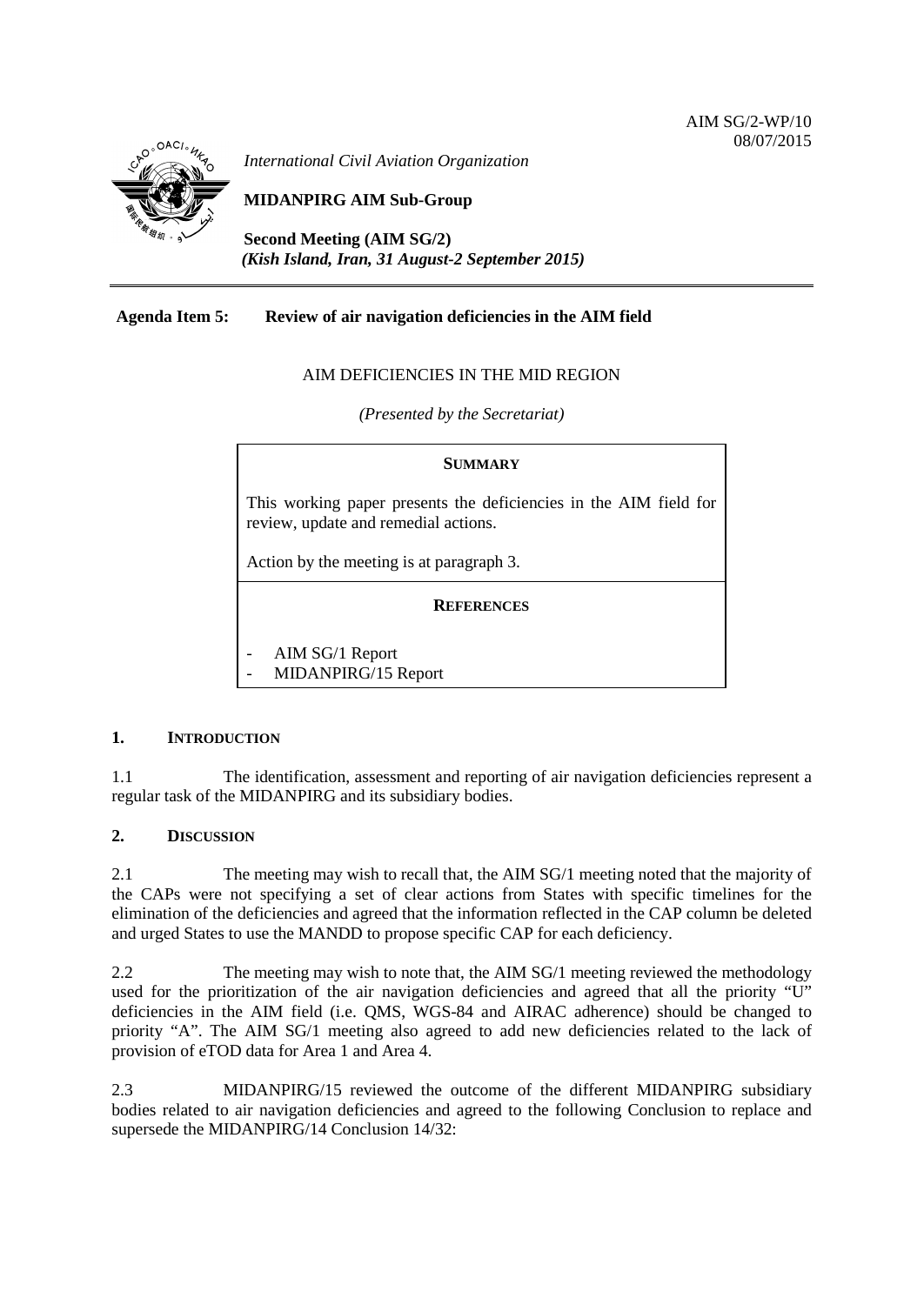*CONCLUSION 15/35: AIR NAVIGATION DEFICIENCIES* 

*That, States be urged to:*

- *a) use the MID Air Navigation Deficiency Database (MANDD) for the submission of requests for addition, update, and elimination of Air Navigation Deficiencies, including the submission of a specific Corrective Action Plan (CAP) for each deficiency; and*
- *b) submit a Formal Letter to the ICAO MID Regional Office containing the evidence(s) that mitigation measures have been implemented for the elimination of deficiency(ies) when requesting the elimination of deficiency(ies) from the MANDD.*

2.4 The updated list of deficiencies in the AIM field is at **Appendix A** to this working paper for the review of the meeting.

#### **3. ACTION BY THE MEETING**

- 3.1 The meeting is invited to:
	- a) review and update the list of deficiencies in the AIM field;
	- b) urge States to take necessary follow-up actions to implement MIDANPIRG/15 Conclusion 14/35, in particular submission of a specific Corrective Action Plan (CAP) for each deficiency.

**------------------**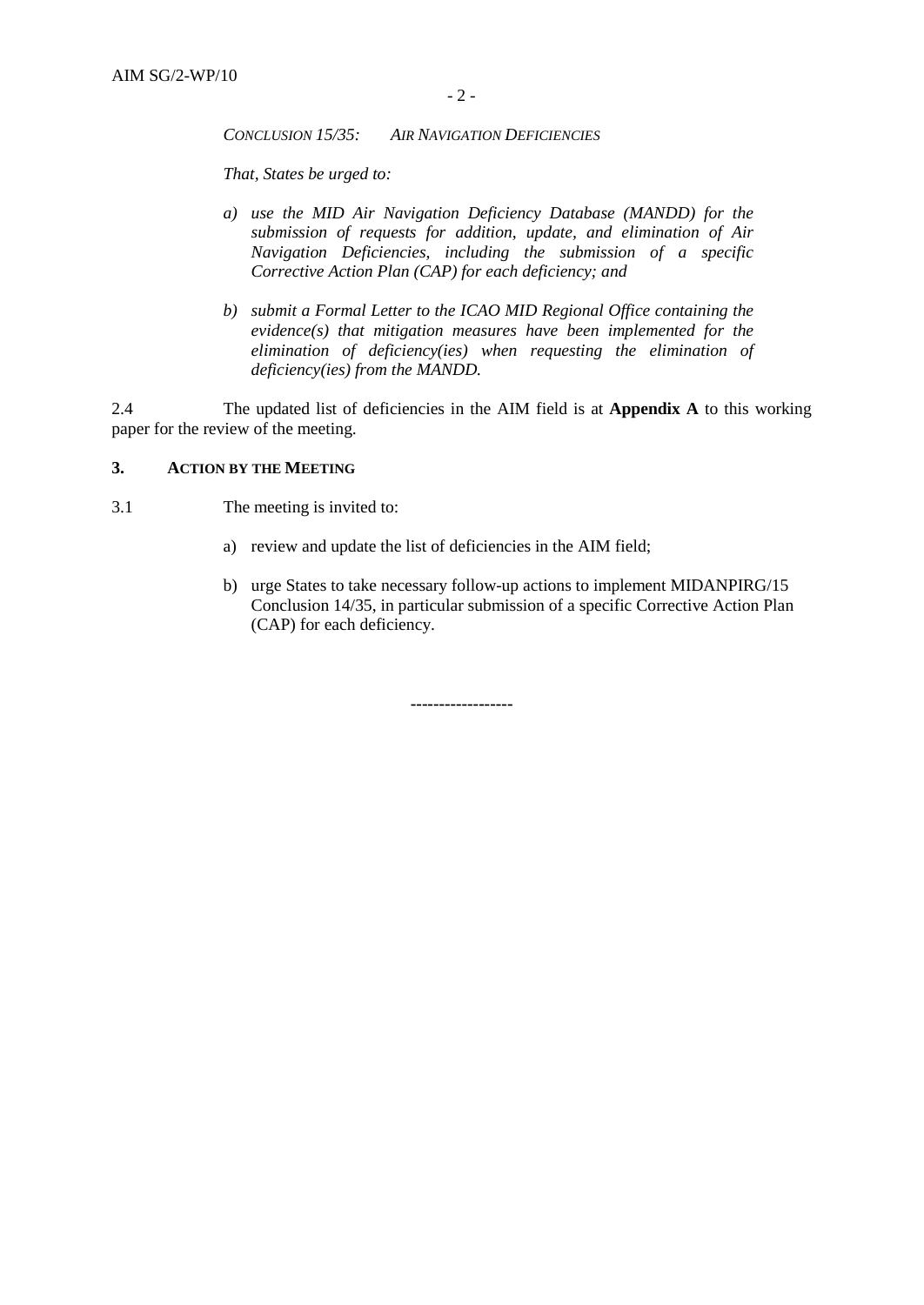#### **APPENDIX A**

## **Deficiencies in the AIM Field**

#### **BAHRAIN**

| <b>Item</b><br>No |                    | <b>Identification</b>                  |                    | <b>Deficiencies</b>                  |                                                         |                    | <b>Corrective Action</b> |                              |                           |  |  |  |
|-------------------|--------------------|----------------------------------------|--------------------|--------------------------------------|---------------------------------------------------------|--------------------|--------------------------|------------------------------|---------------------------|--|--|--|
|                   | <b>Requirement</b> | <b>Facilities</b> /<br><b>Services</b> | <b>Description</b> | <b>Date First</b><br><b>Reported</b> | <b>Remarks/ Rationale for</b><br><b>Non-elimination</b> | <b>Description</b> | <b>Executing Body</b>    | Date of<br><b>Completion</b> | Priority<br>for<br>Action |  |  |  |

No Deficiencies Reported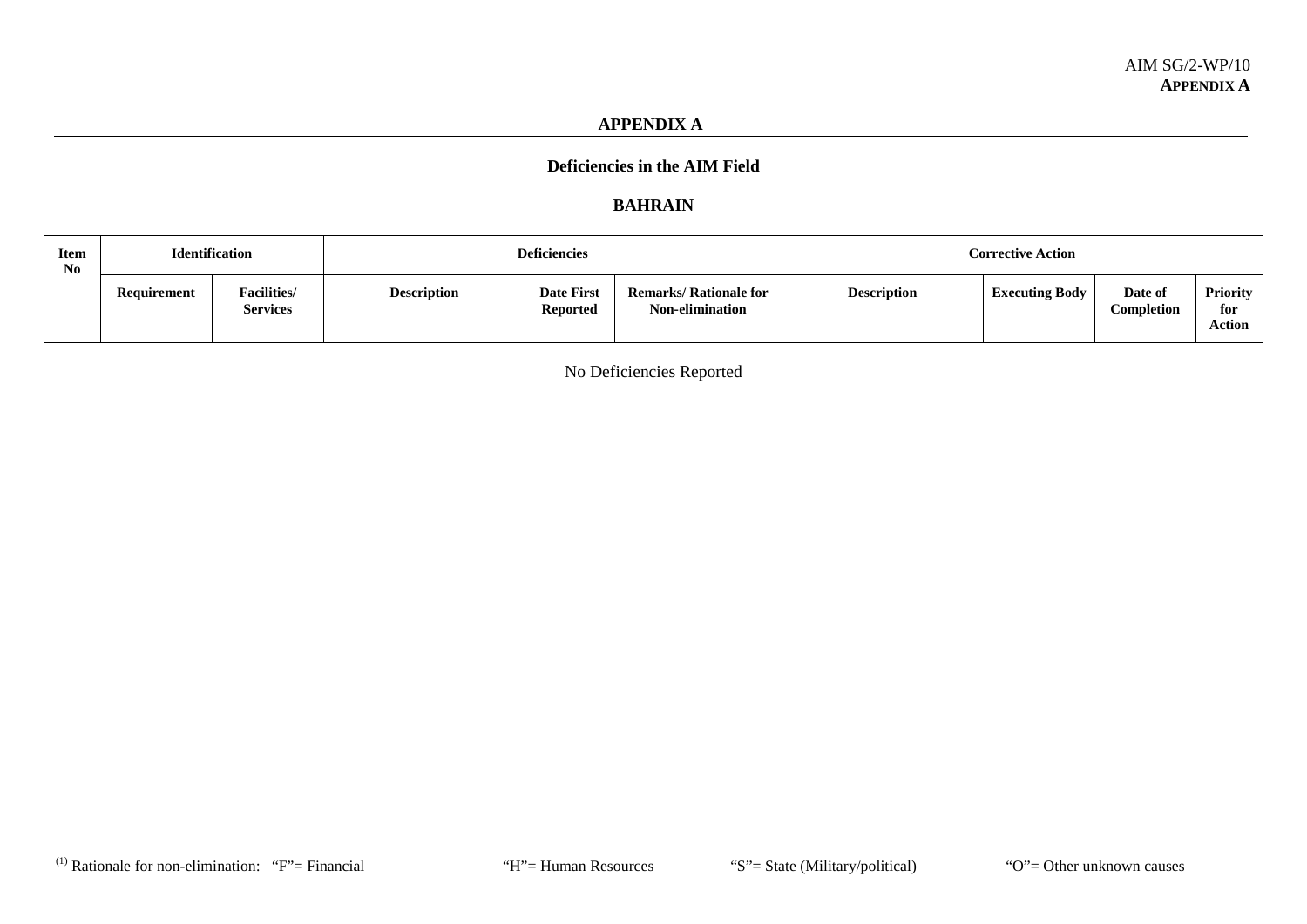### **EGYPT**

| Item<br>No |                                            | <b>Identification</b>                  |                                                                         | <b>Deficiencies</b>                  |                                                         |  | <b>Corrective Action</b>                            |                       |                       |                                         |  |
|------------|--------------------------------------------|----------------------------------------|-------------------------------------------------------------------------|--------------------------------------|---------------------------------------------------------|--|-----------------------------------------------------|-----------------------|-----------------------|-----------------------------------------|--|
|            | Requirement                                | <b>Facilities</b> /<br><b>Services</b> | <b>Description</b>                                                      | <b>Date First</b><br><b>Reported</b> | <b>Remarks/ Rationale for</b><br><b>Non-elimination</b> |  | <b>Description</b>                                  | <b>Executing Body</b> | Date of<br>Completion | <b>Priority</b><br>for<br><b>Action</b> |  |
|            | ANNEX 15:<br>Para. 10.1.3,<br>Para, 10.1.9 |                                        | Lack of the required Obstacle<br>Datasets for eTOD Area 1 and<br>Area 4 | May, 2014                            |                                                         |  | No Corrective Action Plan<br>submitted by the State | Egypt                 | Dec, 2016             | A                                       |  |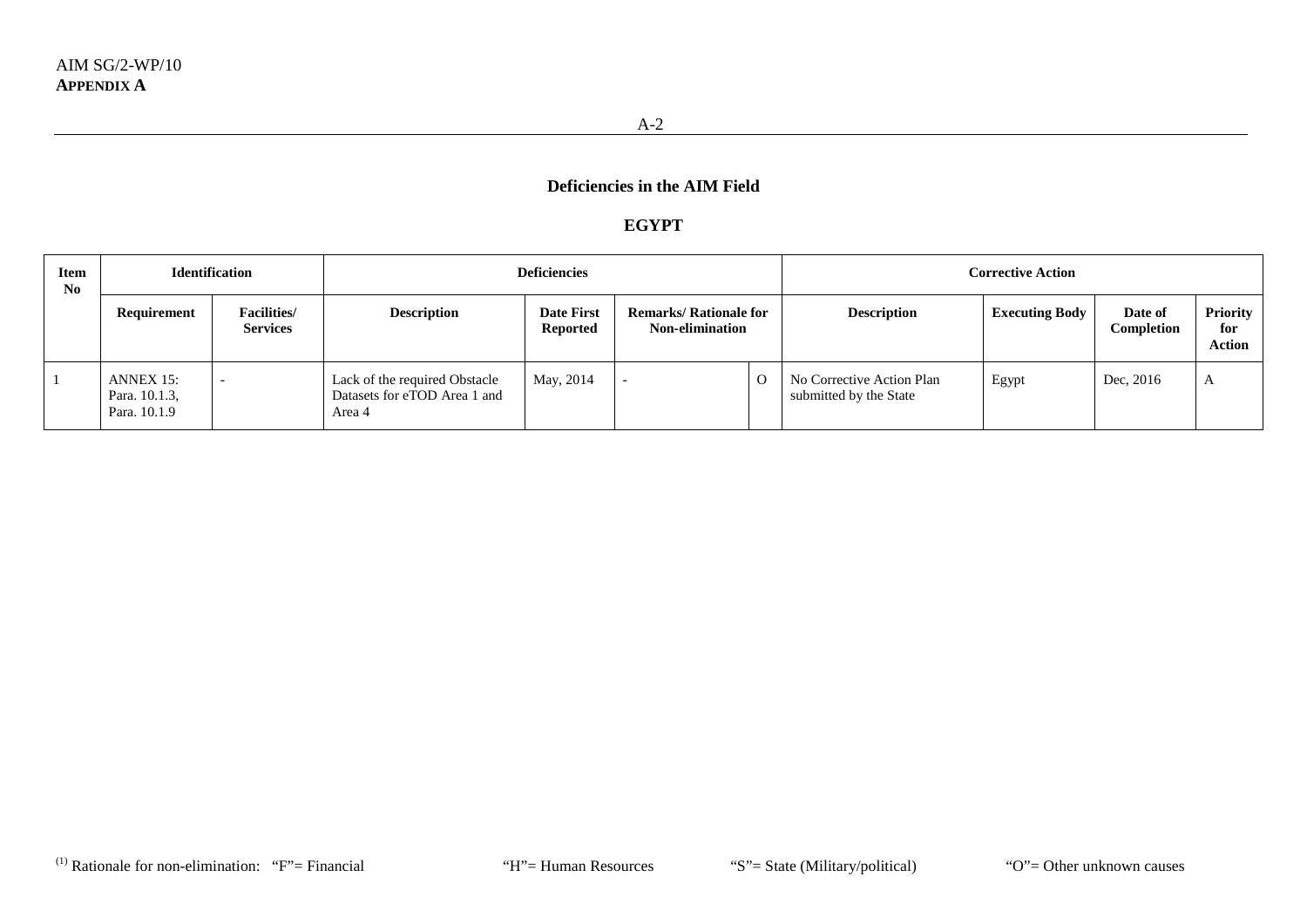#### **IRAN**

| <b>Item</b><br>No |                                 | <b>Identification</b>                 |                                                           | <b>Deficiencies</b>                  |                                                         |  | <b>Corrective Action</b>                            |                       |                              |                                         |  |  |
|-------------------|---------------------------------|---------------------------------------|-----------------------------------------------------------|--------------------------------------|---------------------------------------------------------|--|-----------------------------------------------------|-----------------------|------------------------------|-----------------------------------------|--|--|
|                   | Requirement                     | <b>Facilities/</b><br><b>Services</b> | <b>Description</b>                                        | <b>Date First</b><br><b>Reported</b> | <b>Remarks/ Rationale for</b><br><b>Non-elimination</b> |  | <b>Description</b>                                  | <b>Executing Body</b> | Date of<br><b>Completion</b> | <b>Priority</b><br>for<br><b>Action</b> |  |  |
|                   | <b>ANNEX 4:</b><br>Para, 3.2    |                                       | Non-production of Aerodrome<br>Obstacle Chart-ICAO Type A | May, 1995                            |                                                         |  | No Corrective Action Plan<br>submitted by the State | Iran                  | Dec, 2016                    | A                                       |  |  |
| 2                 | <b>ANNEX 15:</b><br>Para, 3.6.5 |                                       | Lack of AIS automation                                    | Dec, 2007                            |                                                         |  | No Corrective Action Plan<br>submitted by the State | Iran                  | Dec, 2016                    | A                                       |  |  |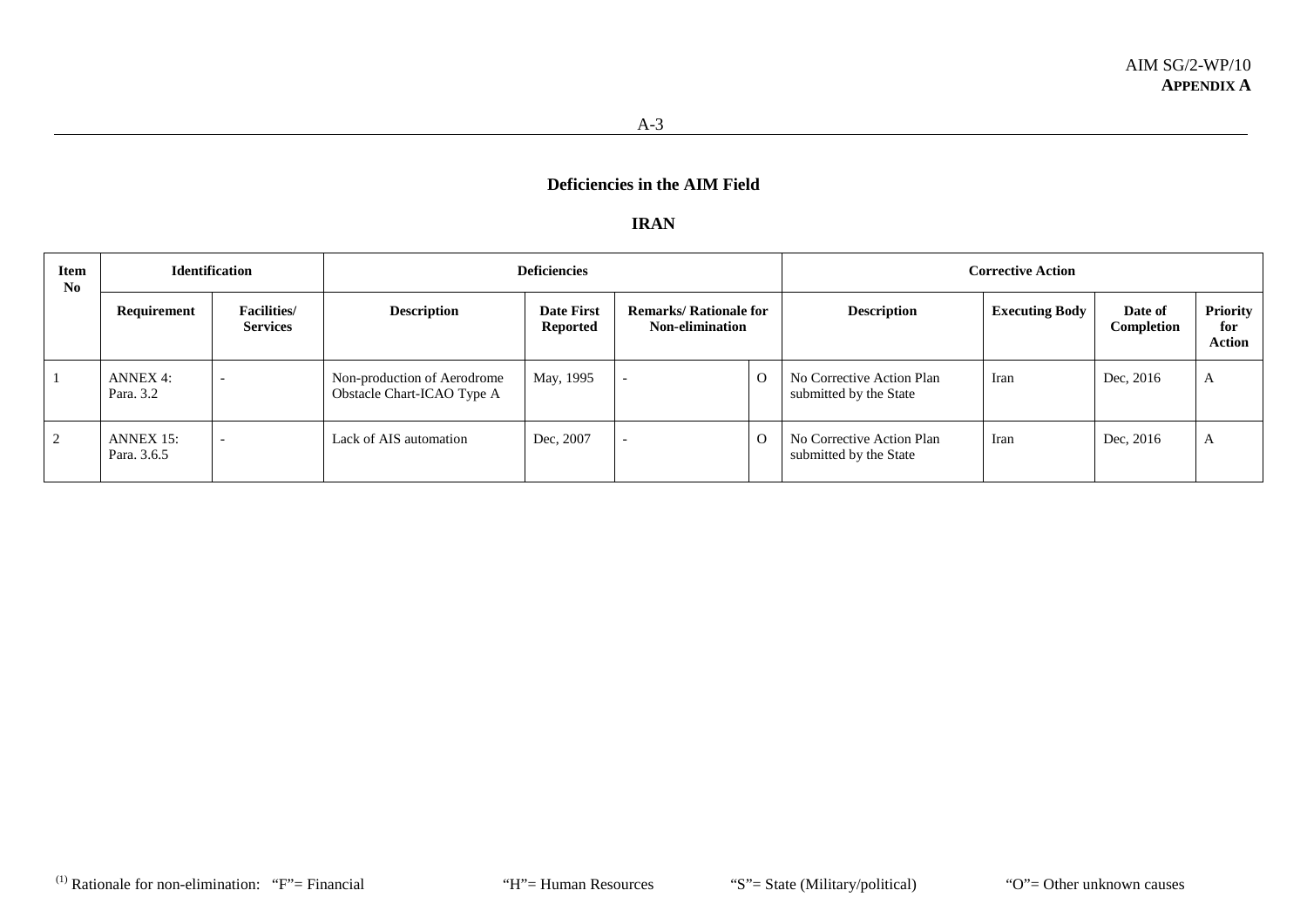### **IRAQ**

| <b>Item</b><br>N <sub>0</sub> |                                                  | Identification                        |                                                                                 | <b>Deficiencies</b>                  |                                                         |                                     |                                                     | <b>Corrective Action</b> |                       |                                         |
|-------------------------------|--------------------------------------------------|---------------------------------------|---------------------------------------------------------------------------------|--------------------------------------|---------------------------------------------------------|-------------------------------------|-----------------------------------------------------|--------------------------|-----------------------|-----------------------------------------|
|                               | Requirement                                      | <b>Facilities/</b><br><b>Services</b> | <b>Description</b>                                                              | <b>Date First</b><br><b>Reported</b> | <b>Remarks/ Rationale for</b><br><b>Non-elimination</b> |                                     | <b>Description</b>                                  | <b>Executing Body</b>    | Date of<br>Completion | <b>Priority</b><br>for<br><b>Action</b> |
| -1                            | <b>ANNEX 4:</b><br>Para, 16.2                    |                                       | Non-production of World<br>Aeronautical Chart - ICAO 1:1<br>000 000             | May, 1995                            |                                                         | $\mathbf{F}$<br>H<br>S              | No Corrective Action Plan<br>submitted by the State | Iraq                     | Dec, 2016             | B                                       |
| 2                             | <b>ANNEX 4:</b><br>Para, 13.2                    |                                       | Non-production of Aerodrome/<br>Heliport Chart - ICAO                           | May, 1995                            |                                                         | $\mathbf{F}$<br>H<br>$\Omega$       | No Corrective Action Plan<br>submitted by the State | Iraq                     | Dec, 2016             | A                                       |
| $\mathfrak{Z}$                | <b>ANNEX 15:</b><br>Para 3.7.1                   |                                       | Implementation of WGS-84                                                        | Dec, 1997                            |                                                         | $\mathbf{F}$<br>H<br>$\Omega$       | No Corrective Action Plan<br>submitted by the State | Iraq                     | Dec, 2016             | A                                       |
| 4                             | <b>ANNEX 15:</b><br>Para, 3.2                    |                                       | Implementation of a Quality<br>System                                           | Jan, 2003                            |                                                         | $\mathbf{F}$<br>H<br>$\overline{O}$ | No Corrective Action Plan<br>submitted by the State | Iraq                     | Dec, 2016             | A                                       |
| 5                             | <b>ANNEX 4:</b><br>Para, 11.2                    |                                       | Non-production of Instrument<br>Approach Chart-ICAO                             | Jan, 2003                            |                                                         | $\mathbf{F}$<br>H<br>$\Omega$       | No Corrective Action Plan<br>submitted by the State | Iraq                     | Dec, 2016             | A                                       |
| 6                             | <b>ANNEX 15:</b><br>Para. 8.1                    |                                       | Non provision of pre-flight<br>information service at<br>international airports | Mar, 2004                            |                                                         | $\mathbf{F}$<br>H<br>$\overline{O}$ | No Corrective Action Plan<br>submitted by the State | Iraq                     | Dec, 2016             | A                                       |
| 7                             | <b>ANNEX 15:</b><br>Para, 10.1.3<br>Para. 10.1.9 |                                       | Lack of the required Terrain<br>Datasets for eTOD Area 1 and<br>Area 4          | May, 2014                            |                                                         | $\Omega$                            | No Corrective Action Plan<br>submitted by the State | Iraq                     | Dec, 2016             | A                                       |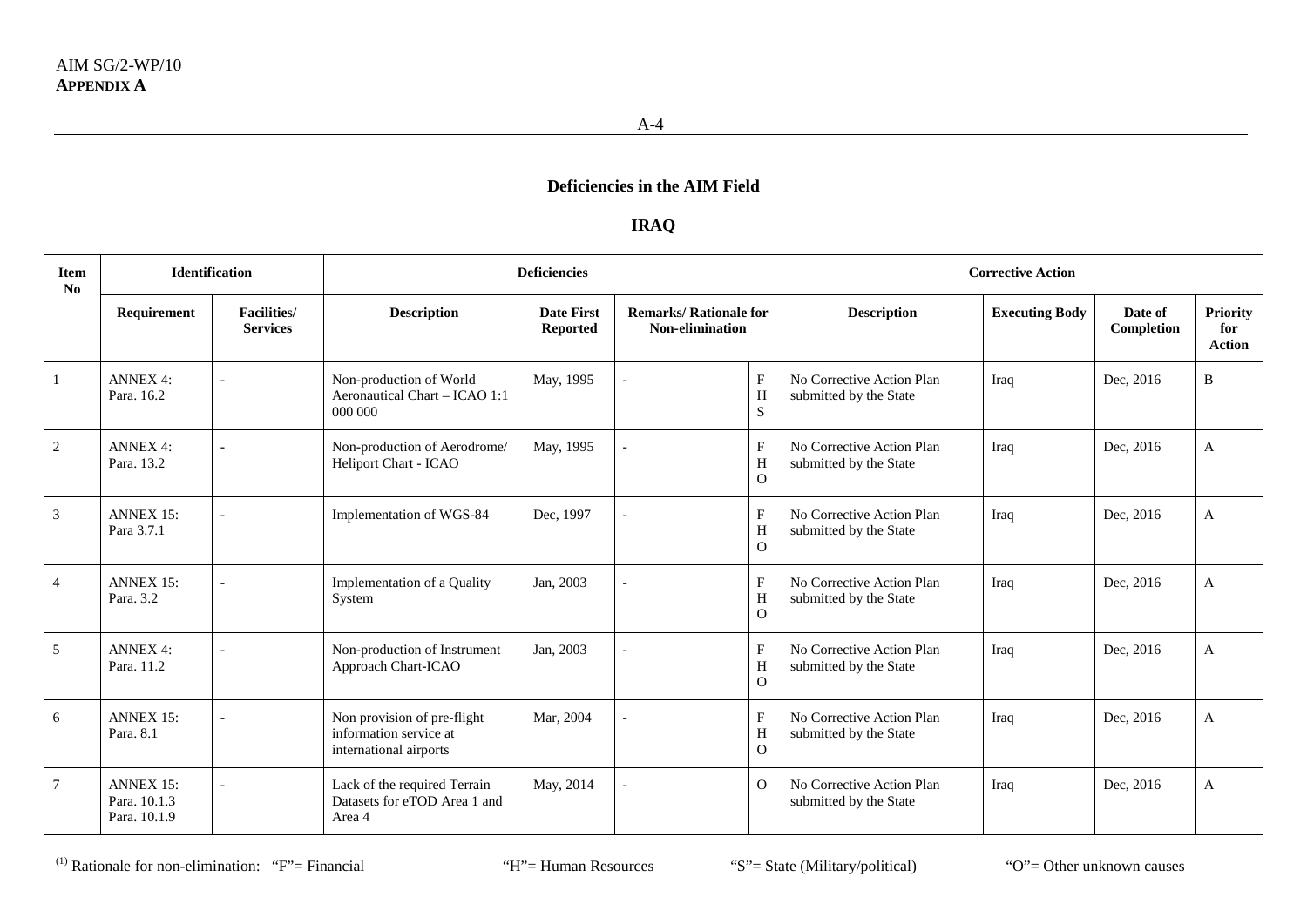| <b>Item</b><br>No | <b>Identification</b>                     |                                        |                                                                         | <b>Deficiencies</b>                  |                                                         |          | <b>Corrective Action</b>                            |                       |                       |                           |  |
|-------------------|-------------------------------------------|----------------------------------------|-------------------------------------------------------------------------|--------------------------------------|---------------------------------------------------------|----------|-----------------------------------------------------|-----------------------|-----------------------|---------------------------|--|
|                   | Requirement                               | <b>Facilities</b> /<br><b>Services</b> | <b>Description</b>                                                      | <b>Date First</b><br><b>Reported</b> | <b>Remarks/ Rationale for</b><br><b>Non-elimination</b> |          | <b>Description</b>                                  | <b>Executing Body</b> | Date of<br>Completion | Priority<br>for<br>Action |  |
| - 8               | ANNEX 15:<br>Para. 10.1.3<br>Para. 10.1.9 |                                        | Lack of the required Obstacle<br>Datasets for eTOD Area 1 and<br>Area 4 | May, 2014                            |                                                         | $\Omega$ | No Corrective Action Plan<br>submitted by the State | Iraq                  | Dec, 2016             |                           |  |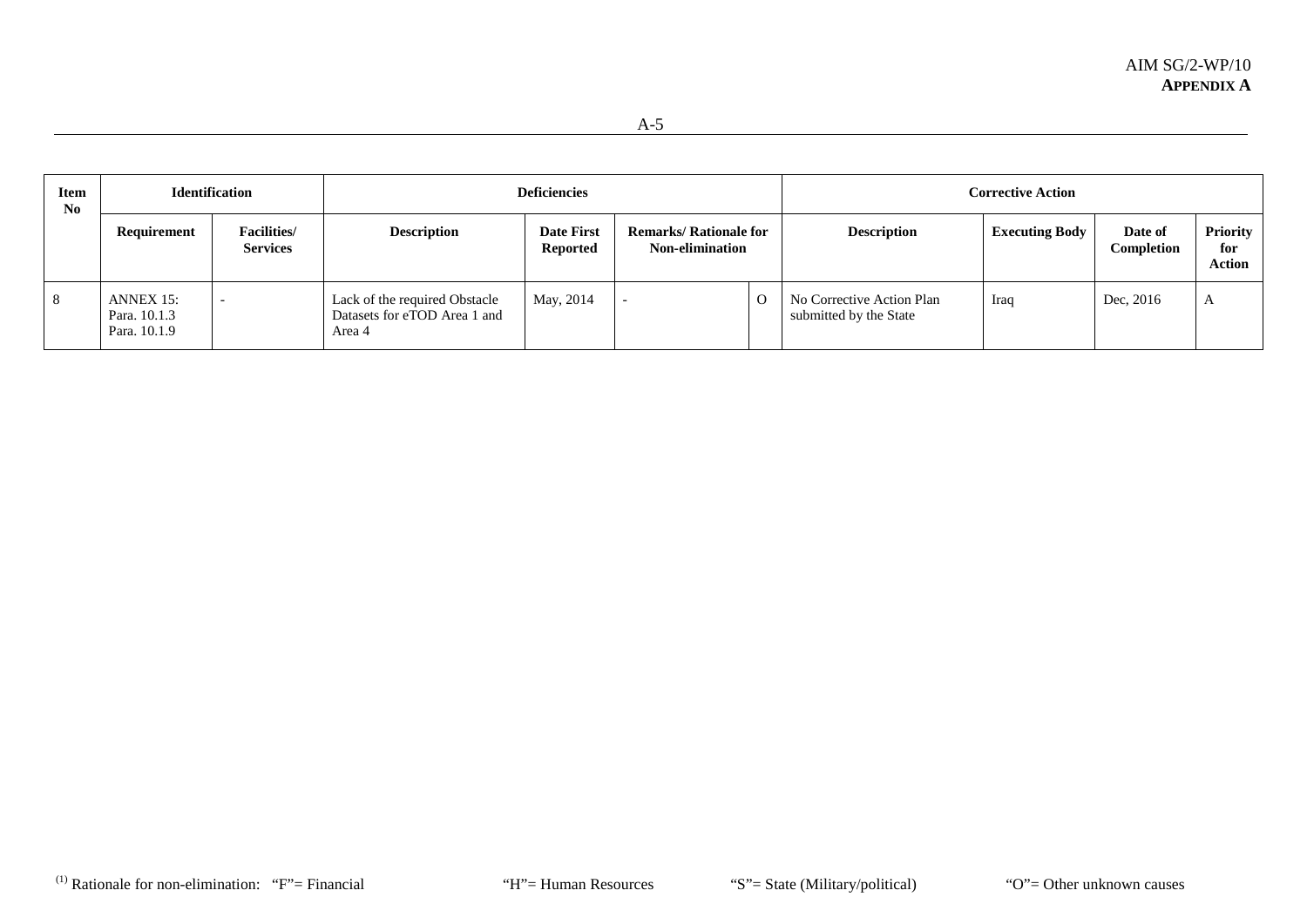#### **JORDAN**

| <b>Item</b><br>No | <b>Identification</b>                        |                                        | <b>Deficiencies</b>                                                     |                                      |                                                         |   | <b>Corrective Action</b>                            |                       |                       |                                  |  |
|-------------------|----------------------------------------------|----------------------------------------|-------------------------------------------------------------------------|--------------------------------------|---------------------------------------------------------|---|-----------------------------------------------------|-----------------------|-----------------------|----------------------------------|--|
|                   | Requirement                                  | <b>Facilities</b> /<br><b>Services</b> | <b>Description</b>                                                      | <b>Date First</b><br><b>Reported</b> | <b>Remarks/ Rationale for</b><br><b>Non-elimination</b> |   | <b>Description</b>                                  | <b>Executing Body</b> | Date of<br>Completion | Priority<br>for<br><b>Action</b> |  |
|                   | <b>ANNEX 4:</b><br>Para, 16.2                | $\overline{\phantom{0}}$               | Non-production<br>of World<br>Aeronautical Chart - ICAO1:1<br>000 000   | Feb. 2008                            | $\overline{\phantom{a}}$                                | Η | No Corrective Action Plan<br>submitted by the State | Jordan                | Dec, 2015             | B                                |  |
| 2                 | $ANNEX 15$ :<br>Para, 10.1.3<br>Para, 10.1.9 |                                        | Lack of the required Terrain<br>Datasets for eTOD Area 1 and<br>Area 4  | May, 2014                            |                                                         | Н | No Corrective Action Plan<br>submitted by the State | Jordan                | Dec, 2015             | A                                |  |
| 3                 | ANNEX 15:<br>Para, 10.1.3<br>Para, 10.1.9    |                                        | Lack of the required Obstacle<br>Datasets for eTOD Area 1 and<br>Area 4 | May, 2014                            |                                                         | Н | No Corrective Action Plan<br>submitted by the State | Jordan                | Dec, 2015             | A                                |  |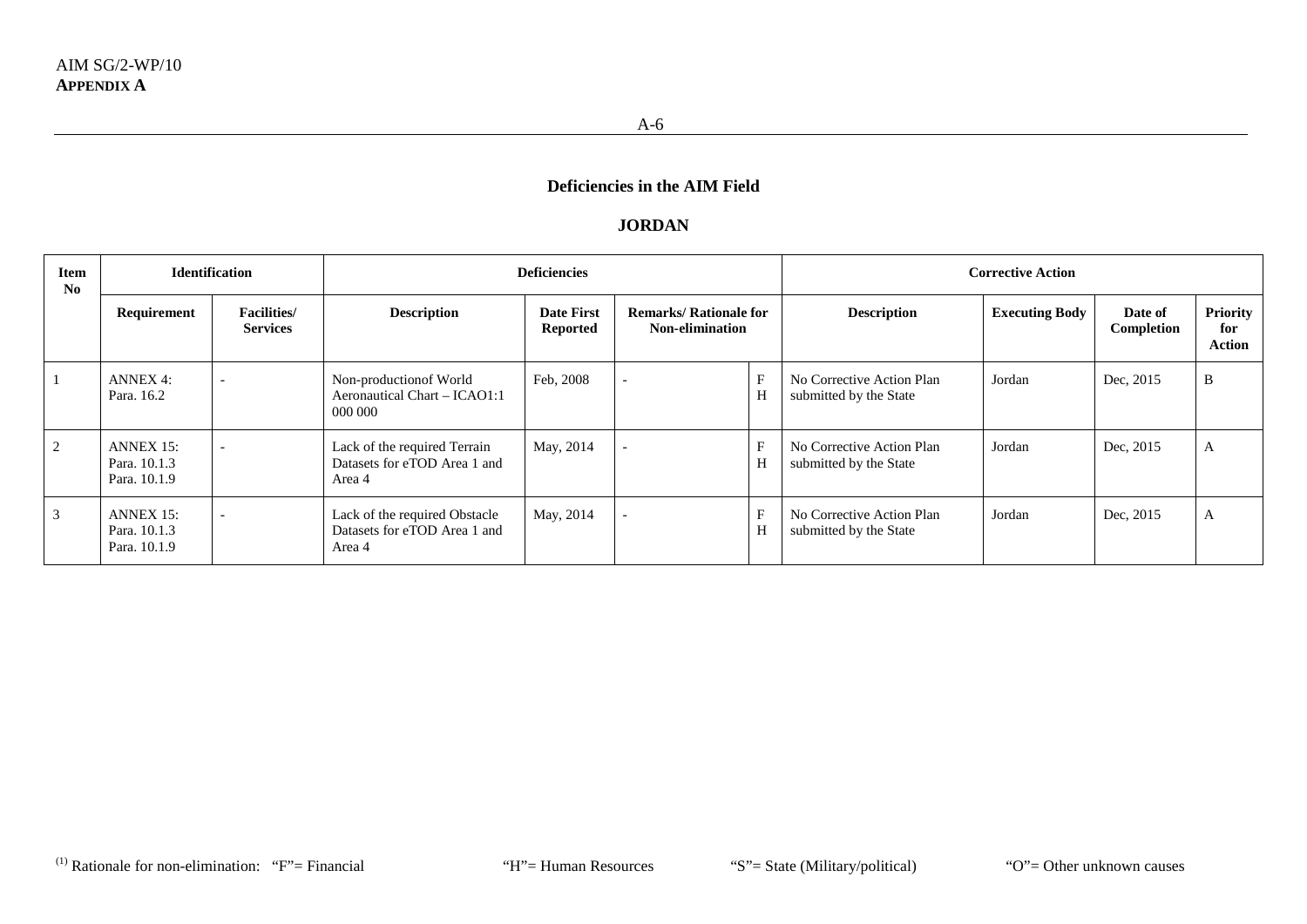#### **LEBANON**

| Item<br>No | <b>Identification</b>                            |                                       | <b>Deficiencies</b>                                                          |                                      |                                                         |          | <b>Corrective Action</b>                            |                       |                       |                                  |  |
|------------|--------------------------------------------------|---------------------------------------|------------------------------------------------------------------------------|--------------------------------------|---------------------------------------------------------|----------|-----------------------------------------------------|-----------------------|-----------------------|----------------------------------|--|
|            | Requirement                                      | <b>Facilities/</b><br><b>Services</b> | <b>Description</b>                                                           | <b>Date First</b><br><b>Reported</b> | <b>Remarks/ Rationale for</b><br><b>Non-elimination</b> |          | <b>Description</b>                                  | <b>Executing Body</b> | Date of<br>Completion | <b>Priority</b><br>for<br>Action |  |
|            | <b>ANNEX 4 Para.</b><br>16.2                     |                                       | Non-production of World<br>Aeronautical Chart – ICAO1:1<br>000 000           | May, 1995                            |                                                         | H        | No Corrective Action Plan<br>submitted by the State | Lebanon               | Dec, 2016             | B                                |  |
| 2          | <b>ANNEX</b><br>15:Para, 3.2                     |                                       | Implementation of a Quality<br>System                                        | Jan, 2003                            | (USOAP-CMA<br>finding)                                  | H        | No Corrective Action Plan<br>submitted by the State | Lebanon               | Dec, 2016             | A                                |  |
| 3          | <b>ANNEX</b><br>15: Para. 3.7.2.4                |                                       | Implementation of geoid<br>undulation referenced to the<br>WGS-84 ellipsoid. | Jan, 2003                            |                                                         | H        | No Corrective Action Plan<br>submitted by the State | Lebanon               | Dec, 2016             | A                                |  |
| 4          | <b>ANNEX 15:</b><br>Para, 10.1.3<br>Para, 10.1.9 |                                       | Lack of the required Terrain<br>Datasets for eTOD Area 1 and<br>Area 4       | May, 2014                            |                                                         | $\Omega$ | No Corrective Action Plan<br>submitted by the State | Lebanon               | Dec, 2016             | A                                |  |
| 5          | <b>ANNEX 15:</b><br>Para. 10.1.3<br>Para, 10.1.9 |                                       | Lack of the required Obstacle<br>Datasets for eTOD Area 1 and<br>Area 4      | May, 2014                            |                                                         | $\Omega$ | No Corrective Action Plan<br>submitted by the State | Lebanon               | Dec, 2016             | A                                |  |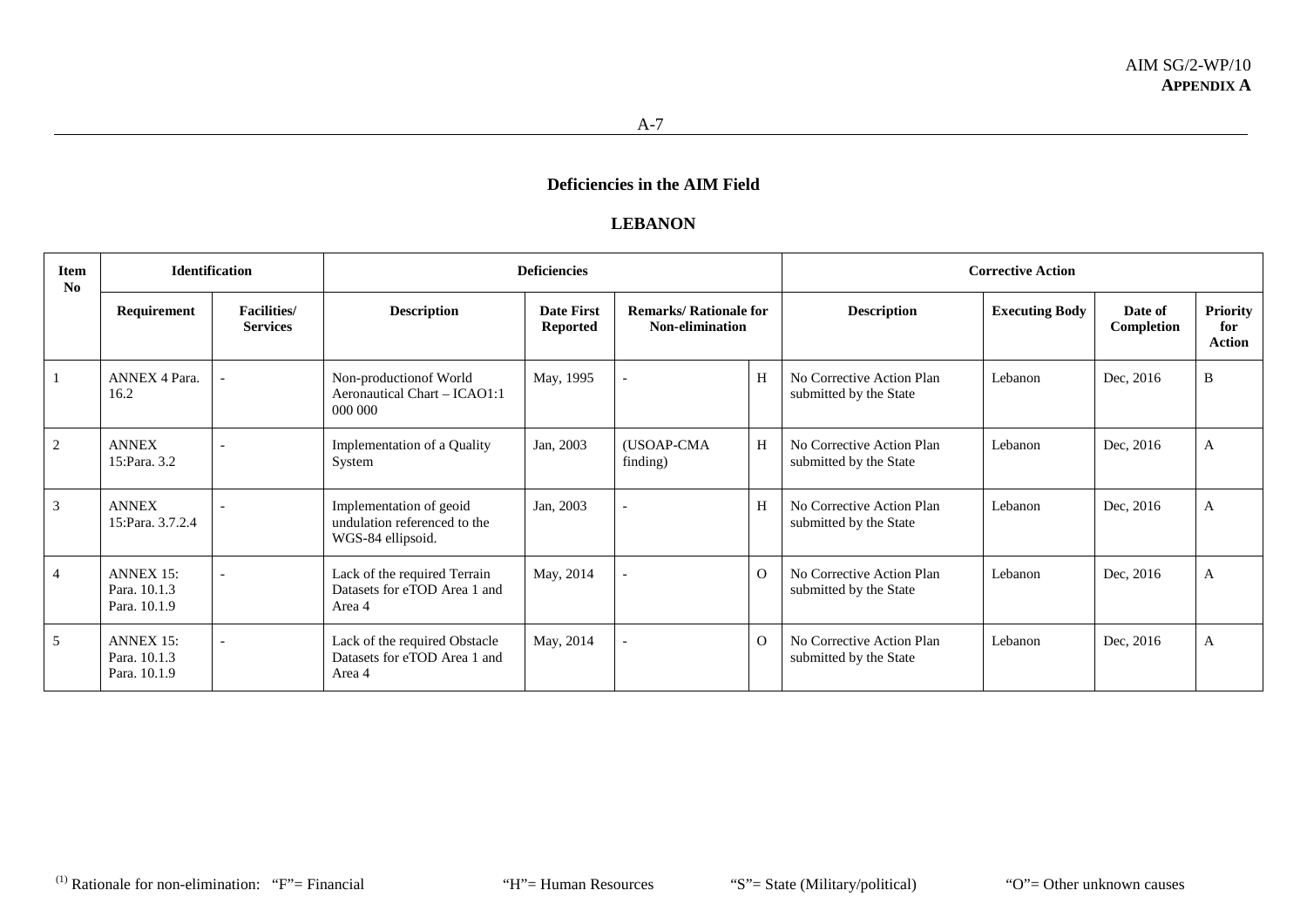## **LIBYA**

| <b>Item</b><br>No | <b>Identification</b>                            |                                        |                                                                         | <b>Deficiencies</b>           |                                                         |                |                                                     | <b>Corrective Action</b> |                       |                                  |
|-------------------|--------------------------------------------------|----------------------------------------|-------------------------------------------------------------------------|-------------------------------|---------------------------------------------------------|----------------|-----------------------------------------------------|--------------------------|-----------------------|----------------------------------|
|                   | Requirement                                      | <b>Facilities</b> /<br><b>Services</b> | <b>Description</b>                                                      | <b>Date First</b><br>Reported | <b>Remarks/ Rationale for</b><br><b>Non-elimination</b> |                | <b>Description</b>                                  | <b>Executing Body</b>    | Date of<br>Completion | Priority<br>for<br><b>Action</b> |
|                   | <b>ANNEX 4 Para.</b><br>16.2                     |                                        | Non-production of World<br>Aeronautical Chart - ICAO 1:1<br>000 000     | May, 2014                     |                                                         | $\Omega$       | No Corrective Action Plan<br>submitted by the State | Libya                    | Dec, 2016             | B                                |
| 2                 | <b>ANNEX 15:</b><br>Para, 3.2                    |                                        | Implementation of a Quality<br>System                                   | May, 2014                     | (USOAP-CMA<br>finding)                                  | $\overline{O}$ | No Corrective Action Plan<br>submitted by the State | Libya                    | Dec, 2016             | A                                |
| 3                 | <b>ANNEX 15:</b><br>Para 6.                      |                                        | Lack of implementation of<br><b>AIRAC</b> System                        | May, 2014                     |                                                         | $\Omega$       | No Corrective Action Plan<br>submitted by the State | Libya                    | Dec, 2016             | A                                |
| $\overline{4}$    | <b>ANNEX 15:</b><br>Para, 3.6.5                  |                                        | Lack of AIS automation                                                  | May, 2014                     |                                                         | $\Omega$       | No Corrective Action Plan<br>submitted by the State | Libya                    | Dec, 2016             | A                                |
| 5                 | <b>ANNEX 15:</b><br>Para, 10.1.3<br>Para. 10.1.9 |                                        | Lack of the required Terrain<br>Datasets for eTOD Area 1 and<br>Area 4  | May, 2014                     |                                                         | $\overline{O}$ | No Corrective Action Plan<br>submitted by the State | Libya                    | Dec, 2016             | A                                |
| 6                 | <b>ANNEX 15:</b><br>Para, 10.1.3<br>Para. 10.1.9 |                                        | Lack of the required Obstacle<br>Datasets for eTOD Area 1 and<br>Area 4 | May, 2014                     |                                                         | $\Omega$       | No Corrective Action Plan<br>submitted by the State | Libya                    | Dec, 2016             | A                                |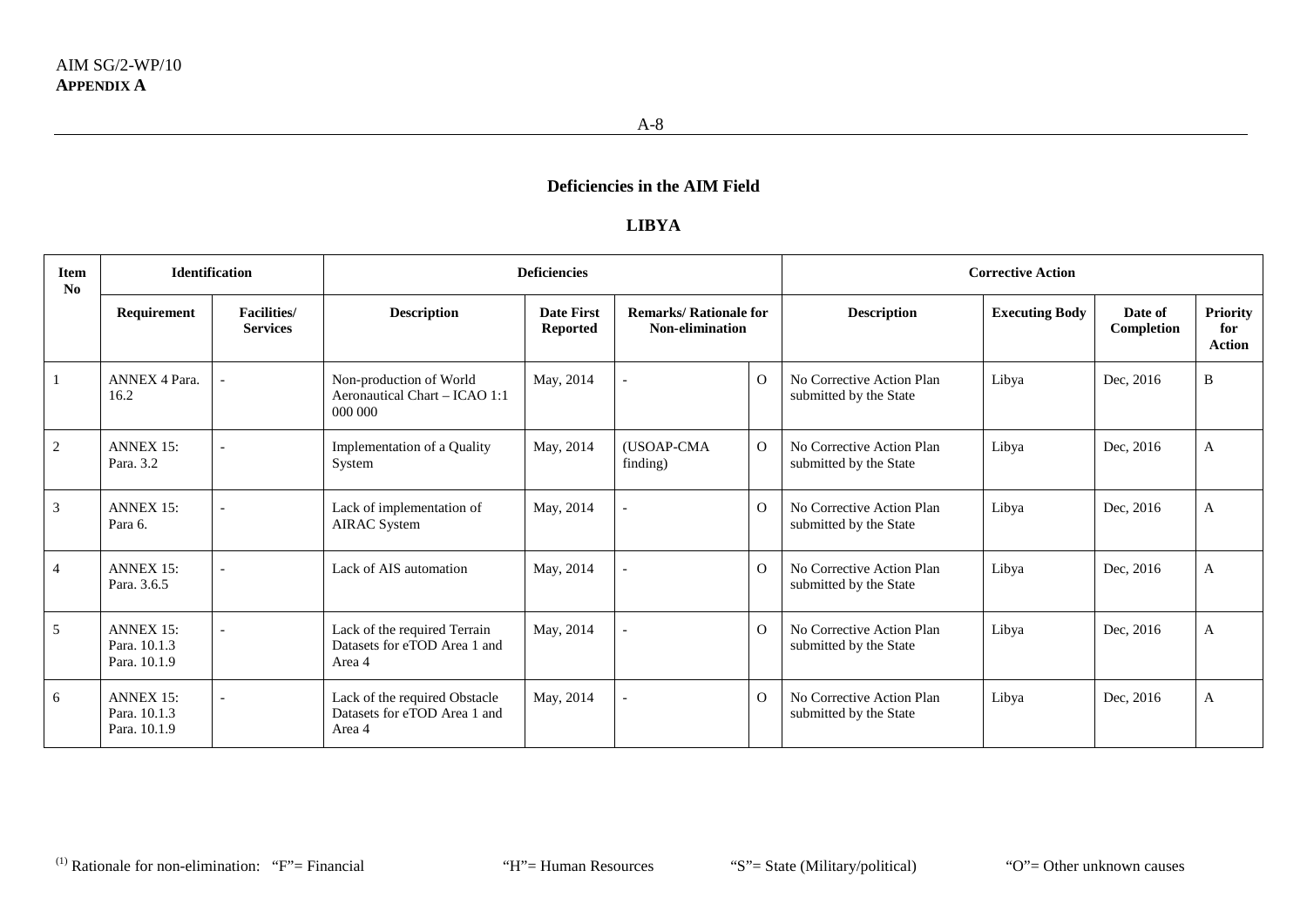### **OMAN**

| <b>Item</b><br>No |                                                  | <b>Identification</b>                  |                                                                        | <b>Deficiencies</b>                  |                                                                                               |                |                                                                                                                                                                                                                                                                                                                | <b>Corrective Action</b> |                       |                                         |
|-------------------|--------------------------------------------------|----------------------------------------|------------------------------------------------------------------------|--------------------------------------|-----------------------------------------------------------------------------------------------|----------------|----------------------------------------------------------------------------------------------------------------------------------------------------------------------------------------------------------------------------------------------------------------------------------------------------------------|--------------------------|-----------------------|-----------------------------------------|
|                   | Requirement                                      | <b>Facilities</b> /<br><b>Services</b> | <b>Description</b>                                                     | <b>Date First</b><br><b>Reported</b> | <b>Remarks/ Rationale for</b><br>Non-elimination                                              |                | <b>Description</b>                                                                                                                                                                                                                                                                                             | <b>Executing Body</b>    | Date of<br>Completion | <b>Priority</b><br>for<br><b>Action</b> |
|                   | <b>ANNEX</b><br>15:Para, 3.2                     |                                        | Implementation of a Quality<br>System                                  | Jan, 2003                            | (USOAP-CMA<br>finding)                                                                        | $\overline{O}$ | The Public Authority for Civil<br>Aviation has contracted with the<br>Avitech Company for the<br>development and<br>implementation of a Quality<br>Management System (QMS).<br>QMS manuals and<br>documentation are currently in<br>draft form with approval and<br>implementation expected in<br>January 2016 | Oman                     | Dec, 2016             | B                                       |
| 2                 | <b>ANNEX 15:</b><br>Para, 3.6.5 and<br>8.2       |                                        | Lack of AIS automation                                                 | Jul, 2005                            | $\overline{\phantom{a}}$                                                                      | $\overline{O}$ | The Public Authority for Civil<br>Aviation is working with the<br>Comsoft Company to complete<br>the process of AIS automation.<br>Completion is estimated for<br>January 2016.                                                                                                                                | Oman                     | Dec, 2016             | B                                       |
| 3                 | <b>ANNEX 15:</b><br>Para. 10.1.3<br>Para, 10.1.9 |                                        | Lack of the required Terrain<br>Datasets for eTOD Area 1 and<br>Area 4 | May, 2014                            | The required terrain<br>datasets for eTOD<br>Areas 1 and 4 will<br>be a long-term<br>project. | $\mathbf{O}$   | In 2014 The Public Authority<br>for Civil Aviation received<br>eTOD presentations from 2<br>different service providers.<br>There has been no formal<br>decision on when eTOD for<br>Areas 1 and 4 will be<br>implemented.                                                                                     | Oman                     | Dec, 2016             | $\, {\bf B}$                            |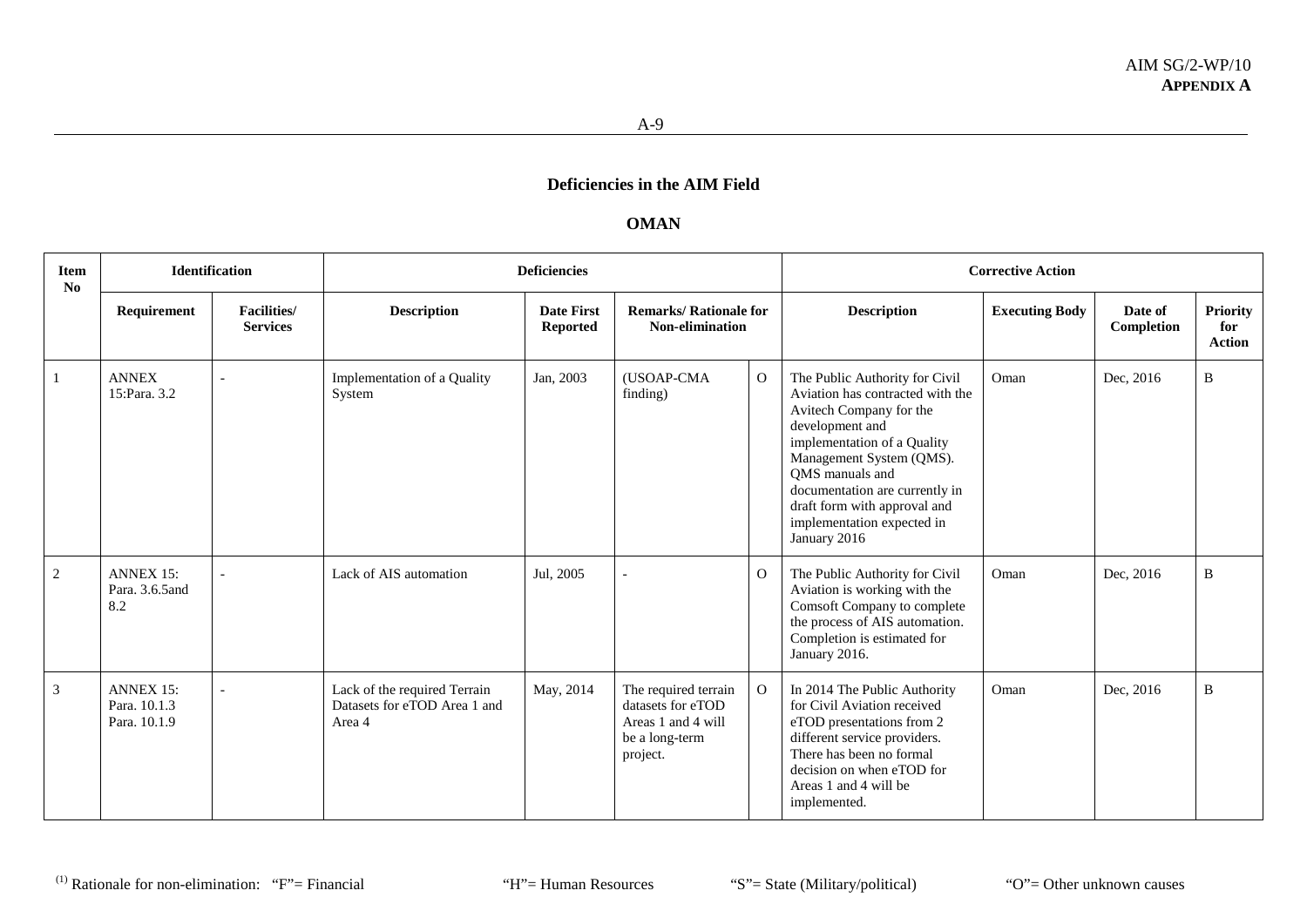| <b>Item</b><br>N <sub>0</sub> |                                           | <b>Identification</b>                 | <b>Deficiencies</b>                                                     |                                      |                                                                                                |          | <b>Corrective Action</b>                                                                                                                                                                                                   |                       |                       |                                         |
|-------------------------------|-------------------------------------------|---------------------------------------|-------------------------------------------------------------------------|--------------------------------------|------------------------------------------------------------------------------------------------|----------|----------------------------------------------------------------------------------------------------------------------------------------------------------------------------------------------------------------------------|-----------------------|-----------------------|-----------------------------------------|
|                               | Requirement                               | <b>Facilities/</b><br><b>Services</b> | <b>Description</b>                                                      | <b>Date First</b><br><b>Reported</b> | <b>Remarks/ Rationale for</b><br><b>Non-elimination</b>                                        |          | <b>Description</b>                                                                                                                                                                                                         | <b>Executing Body</b> | Date of<br>Completion | <b>Priority</b><br>for<br><b>Action</b> |
|                               | ANNEX 15:<br>Para. 10.1.3<br>Para, 10.1.9 |                                       | Lack of the required Obstacle<br>Datasets for eTOD Area 1 and<br>Area 4 | May, 2014                            | The required<br>obstacle datasets for<br>eTOD Areas 1 and 4<br>will be a long-term<br>project. | $\Omega$ | In 2014 The Public Authority<br>for Civil Aviation received<br>eTOD presentations from 2<br>different service providers.<br>There has been no formal<br>decision on when eTOD for<br>Areas 1 and 4 will be<br>implemented. | Oman                  | Dec, 2016             | B                                       |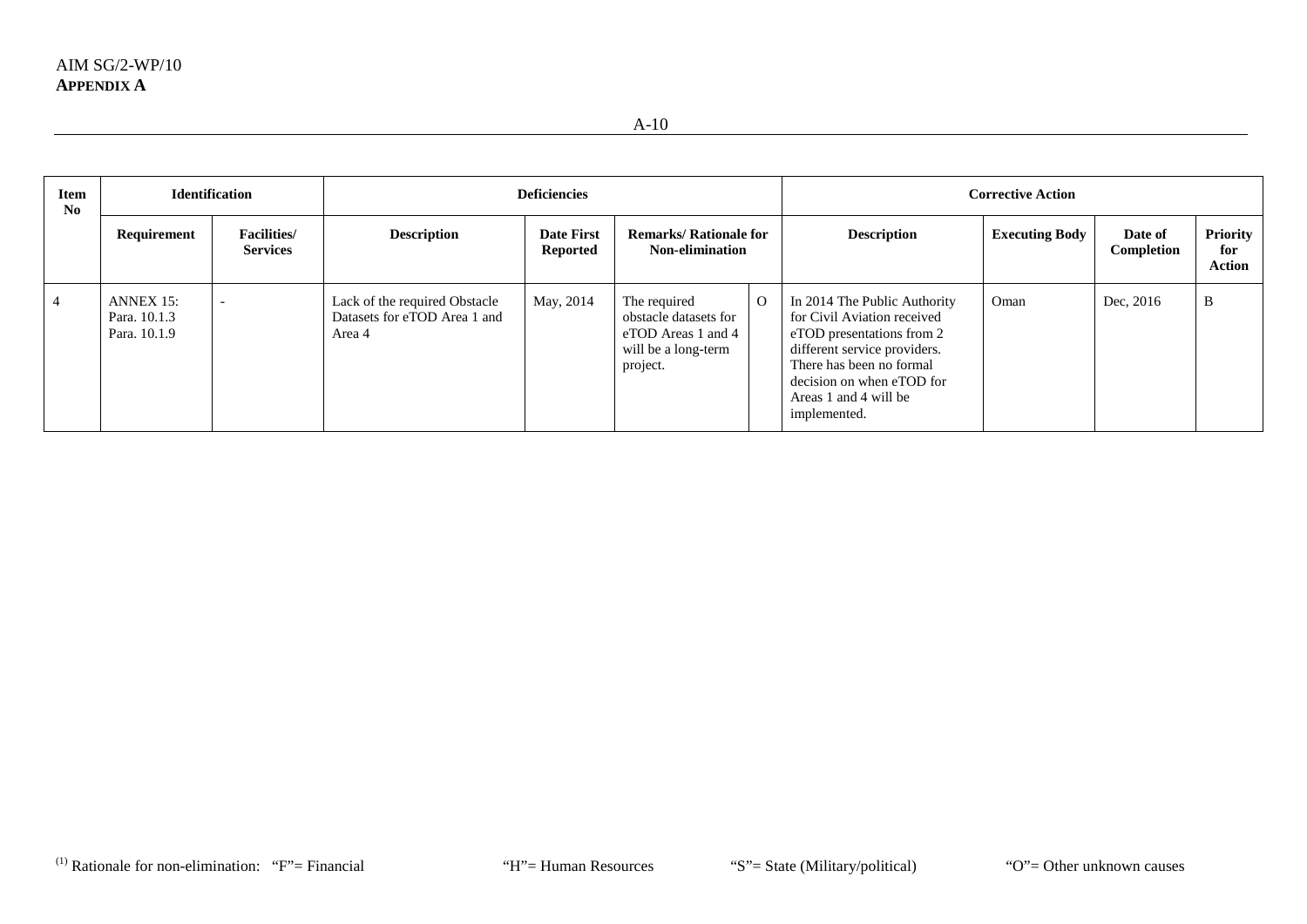# **QATAR**

| <b>Item</b><br>N <sub>0</sub> |             | <b>Identification</b>                 |                    | <b>Deficiencies</b>                  |                                                         | <b>Corrective Action</b> |                       |                       |                           |  |  |
|-------------------------------|-------------|---------------------------------------|--------------------|--------------------------------------|---------------------------------------------------------|--------------------------|-----------------------|-----------------------|---------------------------|--|--|
|                               | Requirement | <b>Facilities/</b><br><b>Services</b> | <b>Description</b> | <b>Date First</b><br><b>Reported</b> | <b>Remarks/ Rationale for</b><br><b>Non-elimination</b> | <b>Description</b>       | <b>Executing Body</b> | Date of<br>Completion | Priority<br>for<br>Action |  |  |

No Deficiencies Reported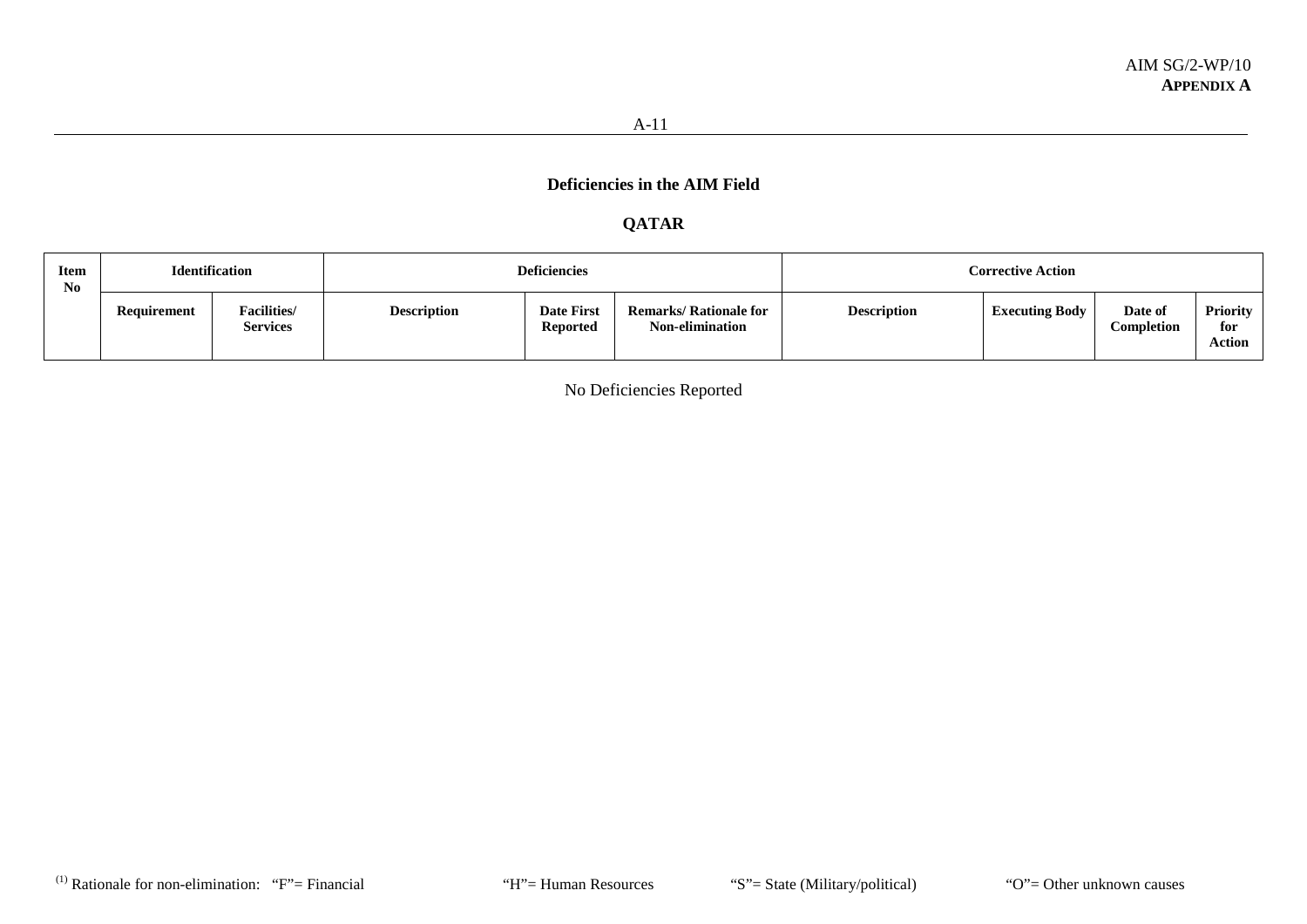### **SAUDI ARABIA**

| <b>Item</b><br>$\mathbf{N}\mathbf{0}$ | <b>Identification</b>         |                                        |                                                                             | <b>Deficiencies</b>           |                                                         |          | <b>Corrective Action</b>                            |                       |                       |                                         |  |
|---------------------------------------|-------------------------------|----------------------------------------|-----------------------------------------------------------------------------|-------------------------------|---------------------------------------------------------|----------|-----------------------------------------------------|-----------------------|-----------------------|-----------------------------------------|--|
|                                       | Requirement                   | <b>Facilities</b> /<br><b>Services</b> | <b>Description</b>                                                          | <b>Date First</b><br>Reported | <b>Remarks/ Rationale for</b><br><b>Non-elimination</b> |          | <b>Description</b>                                  | <b>Executing Body</b> | Date of<br>Completion | <b>Priority</b><br>for<br><b>Action</b> |  |
|                                       | <b>ANNEX 15:</b><br>Para, 8.1 | $\overline{\phantom{0}}$               | Pre-flight information service<br>not provided at International<br>Airports | Nov, 2007                     |                                                         | $\Omega$ | No Corrective Action Plan<br>submitted by the State | Saudi Arabia          | Dec, 2016             | A                                       |  |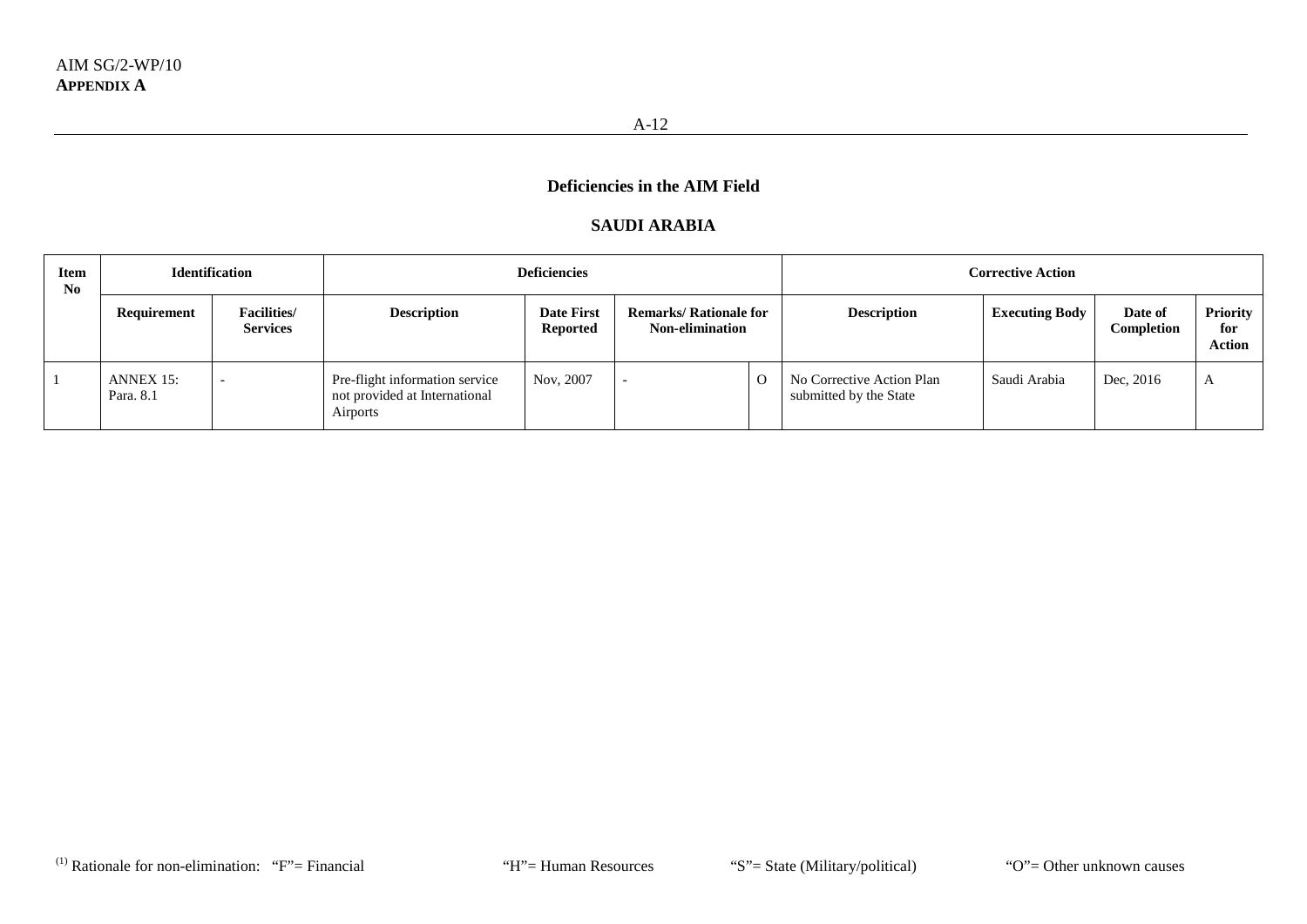## **SUDAN**

| Item<br>No | <b>Identification</b>                            |                                       |                                                                         | <b>Deficiencies</b>                  |                                                  |          |                                                     | <b>Corrective Action</b> |                       |                           |  |  |
|------------|--------------------------------------------------|---------------------------------------|-------------------------------------------------------------------------|--------------------------------------|--------------------------------------------------|----------|-----------------------------------------------------|--------------------------|-----------------------|---------------------------|--|--|
|            | Requirement                                      | <b>Facilities/</b><br><b>Services</b> | <b>Description</b>                                                      | <b>Date First</b><br><b>Reported</b> | <b>Remarks/ Rationale for</b><br>Non-elimination |          | <b>Description</b>                                  | <b>Executing Body</b>    | Date of<br>Completion | Priority<br>for<br>Action |  |  |
|            | ANNEX 4 Para.<br>16.2                            |                                       | Non-production of World<br>Aeronautical Chart - ICAO 1:1<br>000 000     | May, 2014                            |                                                  | $\Omega$ | No Corrective Action Plan<br>submitted by the State | Sudan                    | Dec, 2016             | $\, {\bf B}$              |  |  |
| 2          | <b>ANNEX 15:</b><br>Para, 3.2                    |                                       | Implementation of a Quality<br>System                                   | May, 2014                            | (USOAP-CMA<br>finding)                           | $\Omega$ | No Corrective Action Plan<br>submitted by the State | Sudan                    | Dec, 2016             | A                         |  |  |
| 3          | <b>ANNEX 15:</b><br>Para, 3.6.5                  |                                       | Lack of AIS automation                                                  | May, 2014                            |                                                  | $\Omega$ | No Corrective Action Plan<br>submitted by the State | Sudan                    | Dec, 2016             | A                         |  |  |
| 4          | <b>ANNEX 15:</b><br>Para. 10.1.3<br>Para, 10.1.9 |                                       | Lack of the required Terrain<br>Datasets for eTOD Area 1 and<br>Area 4  | May, 2014                            |                                                  | $\Omega$ | No Corrective Action Plan<br>submitted by the State | Sudan                    | Dec, 2016             | A                         |  |  |
| 5          | <b>ANNEX 15:</b><br>Para. 10.1.3<br>Para. 10.1.9 | $\overline{\phantom{a}}$              | Lack of the required Obstacle<br>Datasets for eTOD Area 1 and<br>Area 4 | May, 2014                            |                                                  | $\Omega$ | No Corrective Action Plan<br>submitted by the State | Sudan                    | Dec, 2016             | A                         |  |  |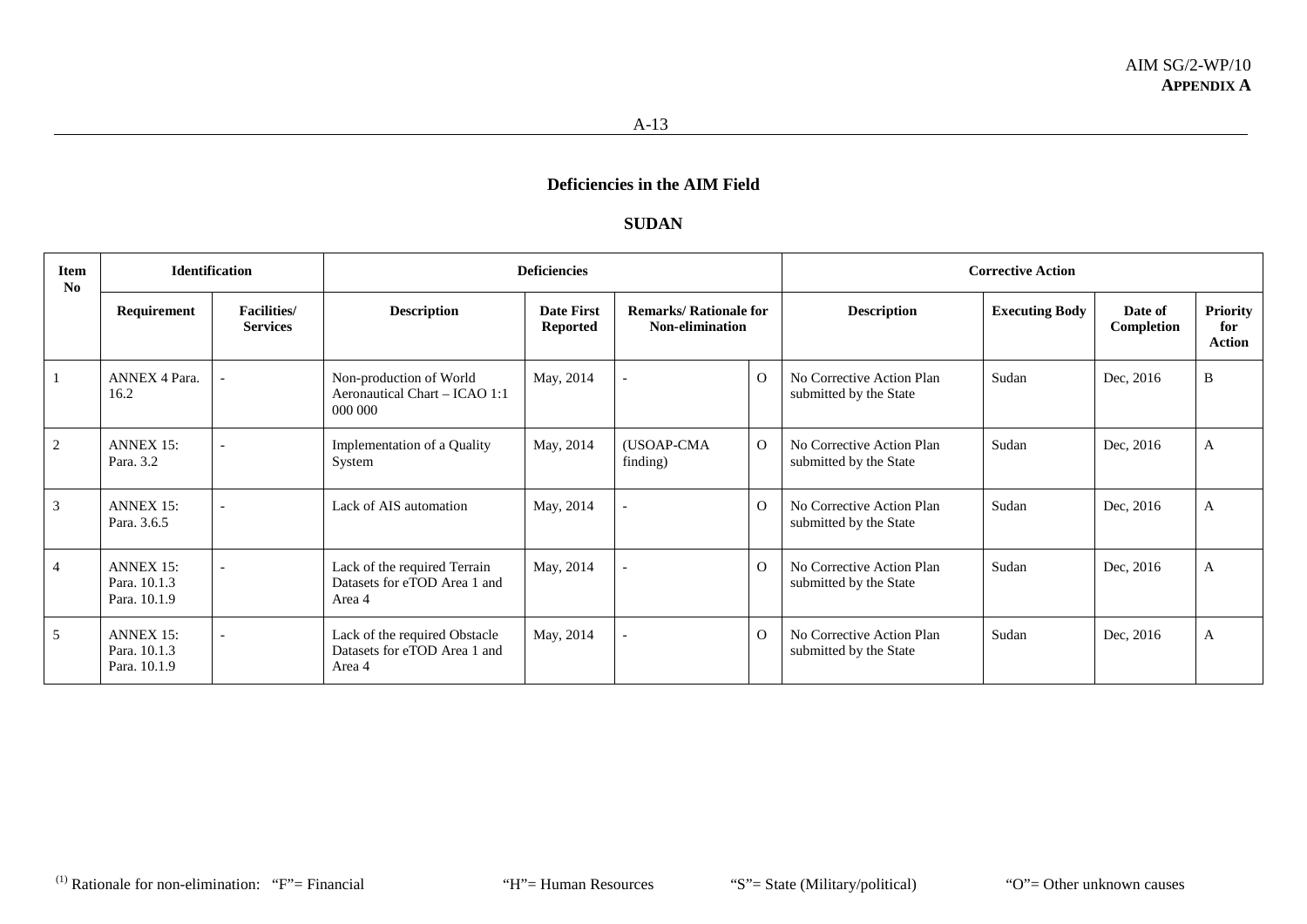## **SYRIA**

| <b>Item</b><br>No | <b>Identification</b>                                         |                                        | <b>Deficiencies</b>                                                                                     |                               |                                                  |                        | <b>Corrective Action</b>                            |                       |                       |                                  |  |
|-------------------|---------------------------------------------------------------|----------------------------------------|---------------------------------------------------------------------------------------------------------|-------------------------------|--------------------------------------------------|------------------------|-----------------------------------------------------|-----------------------|-----------------------|----------------------------------|--|
|                   | Requirement                                                   | <b>Facilities</b> /<br><b>Services</b> | <b>Description</b>                                                                                      | <b>Date First</b><br>Reported | <b>Remarks/ Rationale for</b><br>Non-elimination |                        | <b>Description</b>                                  | <b>Executing Body</b> | Date of<br>Completion | <b>Priority</b><br>for<br>Action |  |
| -1                | <b>ANNEX 15:</b><br>Para 6.                                   |                                        | Lack of implementation of<br><b>AIRAC</b> System                                                        | May, 1995                     |                                                  | F<br>H                 | No Corrective Action Plan<br>submitted by the State | Syria                 | Dec, 2016             | A                                |  |
| $\sqrt{2}$        | <b>ANNEX 4:</b><br>Para, 16.2                                 |                                        | Non-production of World<br>Aeronautical Chart - ICAO1:1<br>000 000                                      | May, 1995                     |                                                  | F<br>H<br>S            | No Corrective Action Plan<br>submitted by the State | Syria                 | Dec, 2016             | B                                |  |
| 3                 | <b>ANNEX 15:</b><br>Para, 3.2                                 |                                        | Implementation of a Quality<br>System                                                                   | Jan, 2003                     | (USOAP-CMA<br>finding)                           | $\mathbf{F}$<br>H      | No Corrective Action Plan<br>submitted by the State | Syria                 | Dec, 2016             | $\mathbf{A}$                     |  |
| $\overline{4}$    | <b>ANNEX 15:</b><br>Para. 3.7.2.4                             |                                        | Implementation of geoid<br>undulation referenced to the<br>WGS-84 ellipsoid.                            | Jan, 2003                     |                                                  | F<br>H                 | No Corrective Action Plan<br>submitted by the State | Syria                 | Dec, 2016             | $\mathbf{A}$                     |  |
| 5                 | <b>ANNEX 15:</b><br>Para 4.2.9 &<br>4.3.7                     |                                        | Lack of regular and effective<br>updating of the AIP                                                    | Jul, 2005                     |                                                  | F<br>H<br>$\mathbf{O}$ | No Corrective Action Plan<br>submitted by the State | Syria                 | Dec, 2016             | $\mathbf{A}$                     |  |
| 6                 | <b>ANNEX 15</b><br>Para. 3.1.1.2,<br>$3.1.5, 3.1.6 \&$<br>4.1 |                                        | Lack of consistency between the<br>different Sections of the AIP<br>containing the same<br>information. | Jul. 2005                     |                                                  | H                      | No Corrective Action Plan<br>submitted by the State | Syria                 | Dec, 2016             | A                                |  |
| 7                 | <b>ANNEX 15:</b><br>Para, 3.6.5                               |                                        | Lack of AIS automation                                                                                  | Jul, 2005                     |                                                  | $\mathbf{F}$<br>H      | No Corrective Action Plan<br>submitted by the State | Syria                 | Dec, 2016             | A                                |  |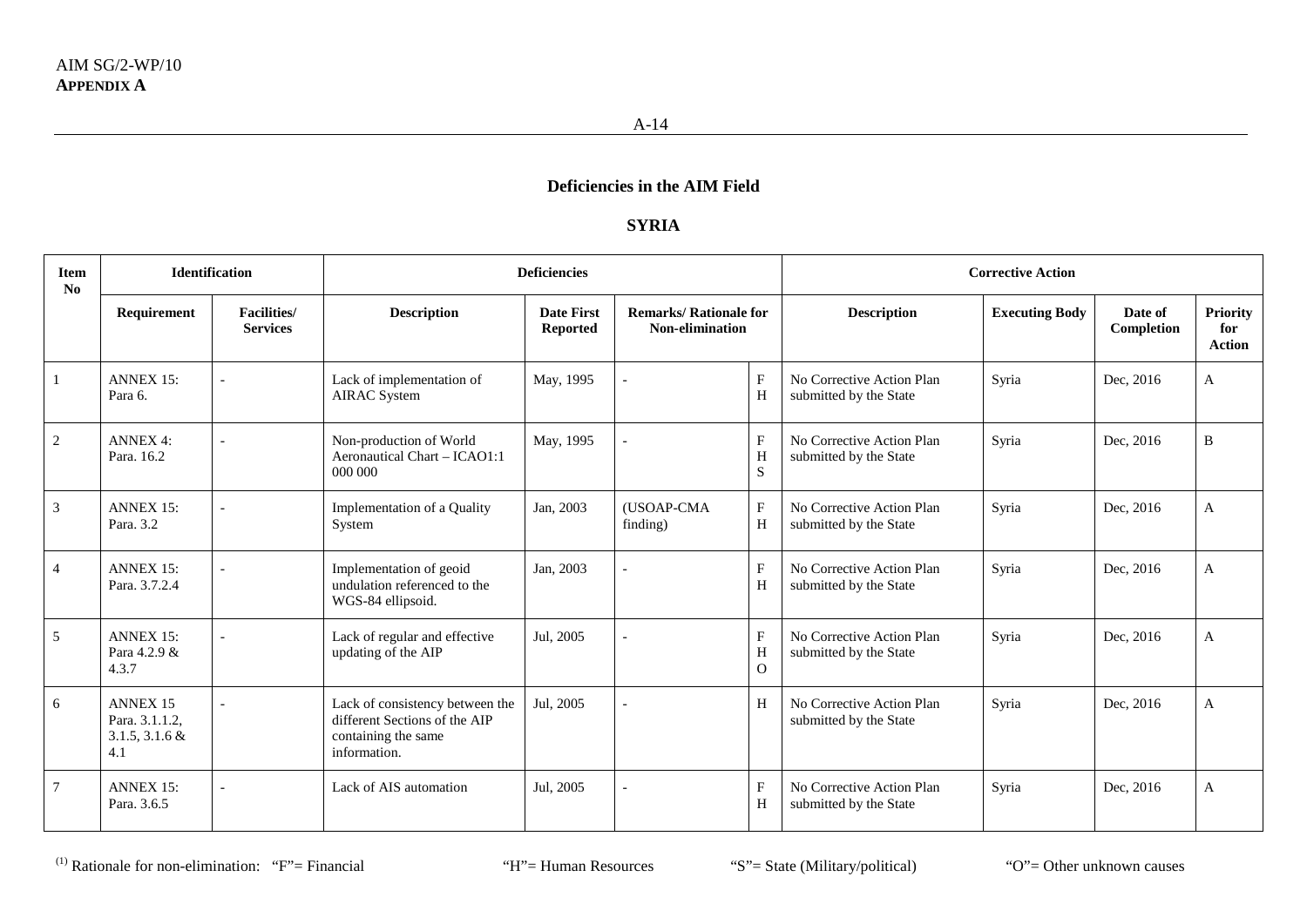| Item<br>No | <b>Identification</b>                     |                                       | <b>Deficiencies</b>                                                             |                                      |                                                         |          | <b>Corrective Action</b>                            |                       |                       |                                         |  |
|------------|-------------------------------------------|---------------------------------------|---------------------------------------------------------------------------------|--------------------------------------|---------------------------------------------------------|----------|-----------------------------------------------------|-----------------------|-----------------------|-----------------------------------------|--|
|            | Requirement                               | <b>Facilities/</b><br><b>Services</b> | <b>Description</b>                                                              | <b>Date First</b><br><b>Reported</b> | <b>Remarks/ Rationale for</b><br><b>Non-elimination</b> |          | <b>Description</b>                                  | <b>Executing Body</b> | Date of<br>Completion | <b>Priority</b><br>for<br><b>Action</b> |  |
| 8          | ANNEX 15:<br>Para, 8.1                    |                                       | Non provision of pre-flight<br>information service at<br>international airports | Jul, 2005                            |                                                         | H        | No Corrective Action Plan<br>submitted by the State | Syria                 | Dec, 2016             | A                                       |  |
| -9         | ANNEX 15:<br>Para, 10.1.3<br>Para, 10.1.9 |                                       | Lack of the required Terrain<br>Datasets for eTOD Area 1 and<br>Area 4          | May, 2014                            |                                                         | $\Omega$ | No Corrective Action Plan<br>submitted by the State | Syria                 | Dec, 2016             | A                                       |  |
| 10         | ANNEX 15:<br>Para, 10.1.3<br>Para, 10.1.9 |                                       | Lack of the required Obstacle<br>Datasets for eTOD Area 1 and<br>Area 4         | May, 2014                            |                                                         | $\Omega$ | No Corrective Action Plan<br>submitted by the State | Syria                 | Dec, 2016             | A                                       |  |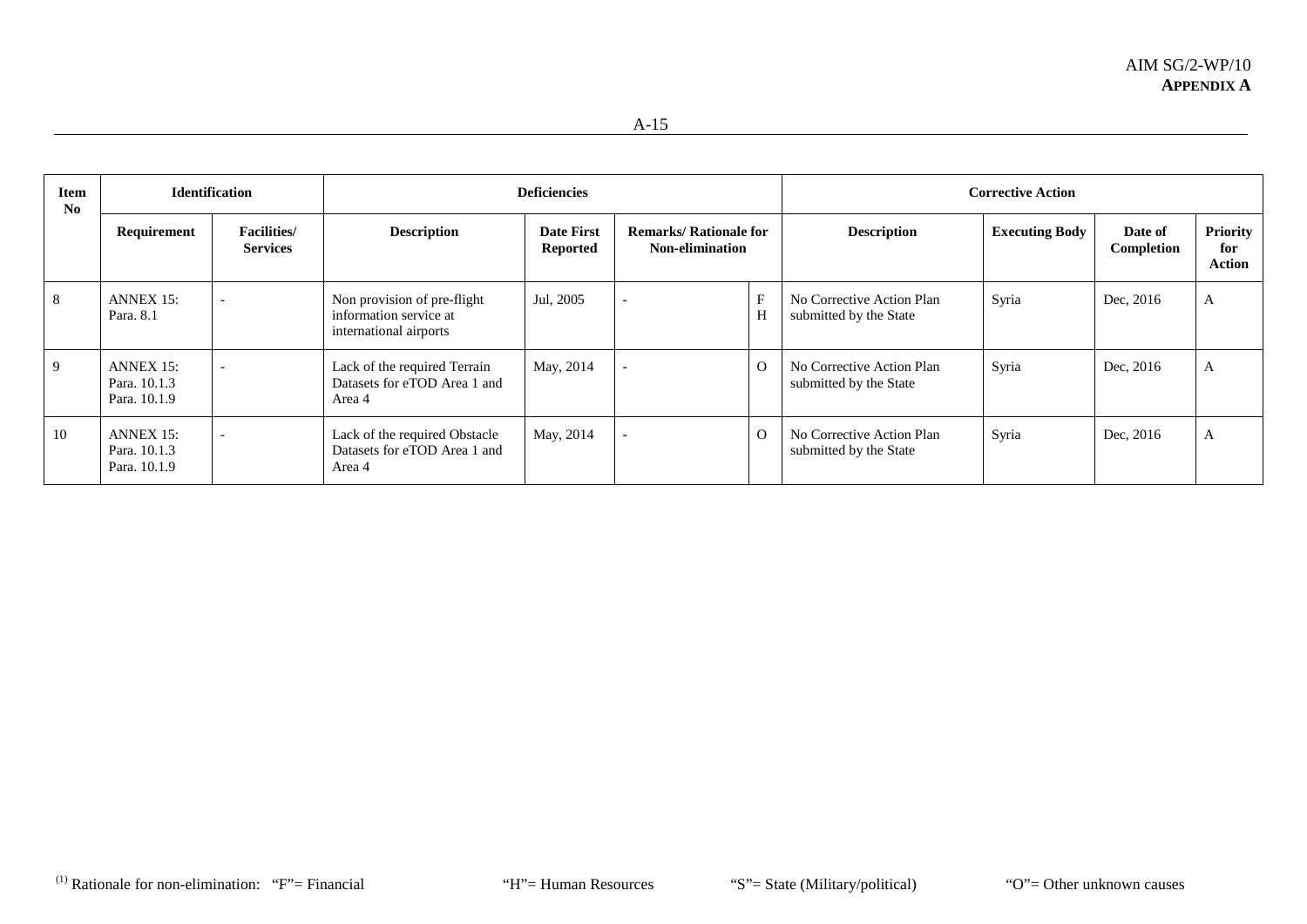### **UAE**

| <b>Item</b><br>N <sub>0</sub> | <b>Identification</b> |                                       | <b>Deficiencies</b> |                                      |                                                         | <b>Corrective Action</b> |                       |                       |                           |  |
|-------------------------------|-----------------------|---------------------------------------|---------------------|--------------------------------------|---------------------------------------------------------|--------------------------|-----------------------|-----------------------|---------------------------|--|
|                               | Requirement           | <b>Facilities/</b><br><b>Services</b> | <b>Description</b>  | <b>Date First</b><br><b>Reported</b> | <b>Remarks/ Rationale for</b><br><b>Non-elimination</b> | <b>Description</b>       | <b>Executing Body</b> | Date of<br>Completion | Priority<br>for<br>Action |  |

No Deficiencies Reported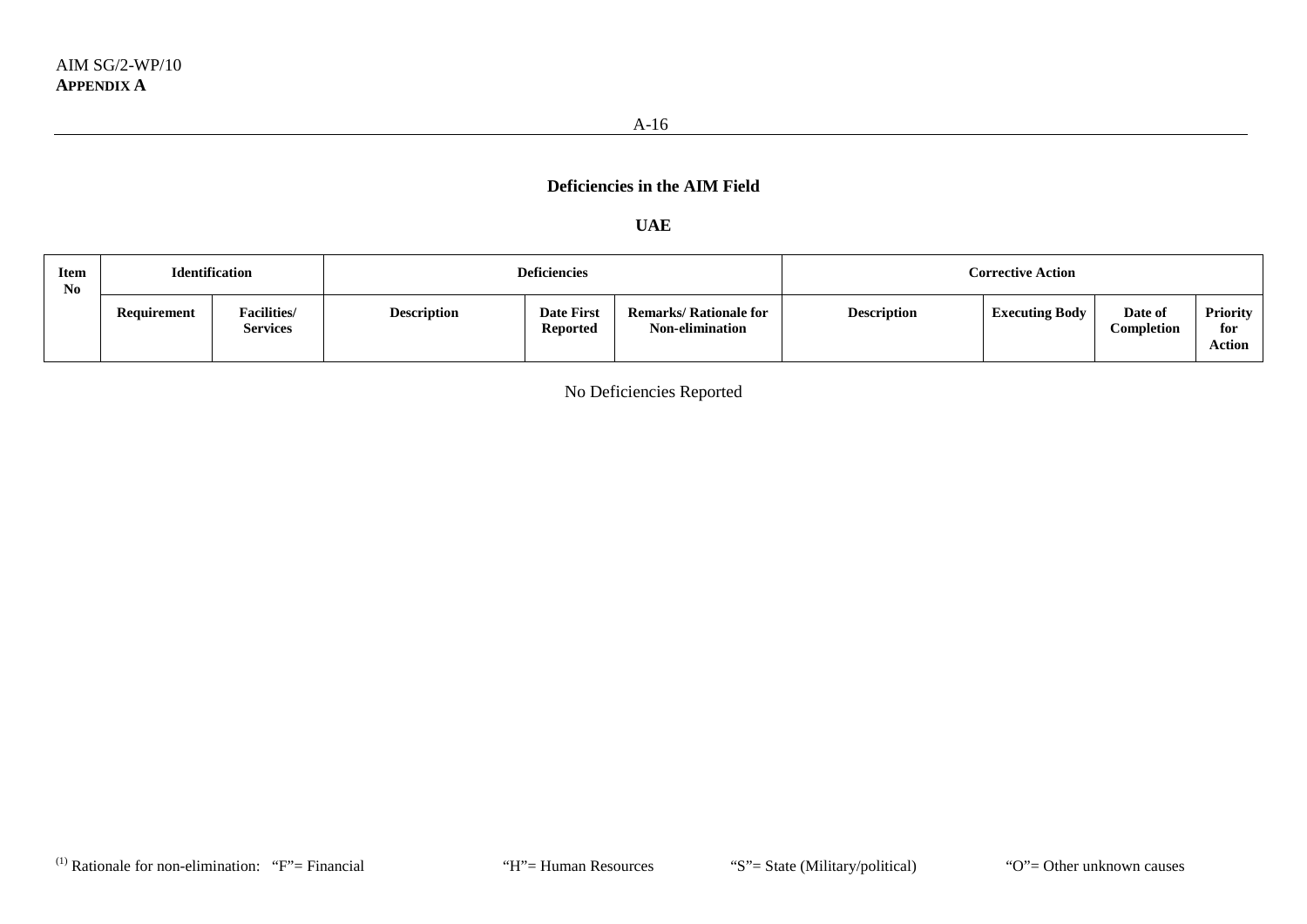### **YEMEN**

| <b>Item</b><br>N <sub>o</sub> | <b>Identification</b>                            |                                       | <b>Deficiencies</b>                                                             |                                      |                                                                                                           |                  | <b>Corrective Action</b>                            |                       |                       |                                         |  |
|-------------------------------|--------------------------------------------------|---------------------------------------|---------------------------------------------------------------------------------|--------------------------------------|-----------------------------------------------------------------------------------------------------------|------------------|-----------------------------------------------------|-----------------------|-----------------------|-----------------------------------------|--|
|                               | Requirement                                      | <b>Facilities/</b><br><b>Services</b> | <b>Description</b>                                                              | <b>Date First</b><br><b>Reported</b> | <b>Remarks/ Rationale for</b><br><b>Non-elimination</b>                                                   |                  | <b>Description</b>                                  | <b>Executing Body</b> | Date of<br>Completion | <b>Priority</b><br>for<br><b>Action</b> |  |
| -1                            | <b>ANNEX 15:</b><br>Para 6.                      |                                       | Lack of implementation of<br><b>AIRAC</b> System                                | May, 1995                            |                                                                                                           | H<br>$\Omega$    | No Corrective Action Plan<br>submitted by the State | Yemen                 | Dec, 2016             | $\mathbf{A}$                            |  |
| 2                             | <b>ANNEX 4:</b><br>Para, 16.2                    |                                       | Non-production of World<br>Aeronautical Chart - ICAO1:1<br>000 000              | May, 1995                            |                                                                                                           | $\mathbf{F}$     | No Corrective Action Plan<br>submitted by the State | Yemen                 | Dec, 2016             | $\, {\bf B}$                            |  |
| $\overline{3}$                | <b>ANNEX 15:</b><br>Para. 3.2                    |                                       | Implementation of a Quality<br>System                                           | Jan, 2003                            |                                                                                                           | F                | No Corrective Action Plan<br>submitted by the State | Yemen                 | Dec, 2016             | $\mathbf{A}$                            |  |
| $\overline{4}$                | <b>ANNEX 4:</b><br>Para, 11.2                    |                                       | Non-production of Instrument<br>Approach Chart-ICAO                             | Jan, 2003                            | Yemen has<br>produced the<br>Instrument<br>Approach Chart-<br>ICAO except for<br><b>TAIZ Intl Airport</b> | $\overline{O}$   | No Corrective Action Plan<br>submitted by the State | Yemen                 | Dec, 2016             | $\mathbf{A}$                            |  |
| 5                             | <b>ANNEX 15:</b><br>Para, 8.1                    |                                       | Non provision of pre-flight<br>information service at<br>international airports | Mar, 2004                            |                                                                                                           | $\mathbf F$<br>H | No Corrective Action Plan<br>submitted by the State | Yemen                 | Dec, 2016             | $\mathbf{A}$                            |  |
| 6                             | <b>ANNEX 15:</b><br>Para. 3.6.5                  |                                       | Lack of AIS automation                                                          | Jul, 2005                            |                                                                                                           | F                | No Corrective Action Plan<br>submitted by the State | Yemen                 | Dec, 2016             | $\mathbf{A}$                            |  |
| $7\phantom{.0}$               | <b>ANNEX 15:</b><br>Para. 10.1.3<br>Para, 10.1.9 |                                       | Lack of the required Terrain<br>Datasets for eTOD Area 1 and<br>Area 4          | May, 2014                            |                                                                                                           | $\Omega$         | No Corrective Action Plan<br>submitted by the State | Yemen                 | Dec, 2016             | $\mathbf{A}$                            |  |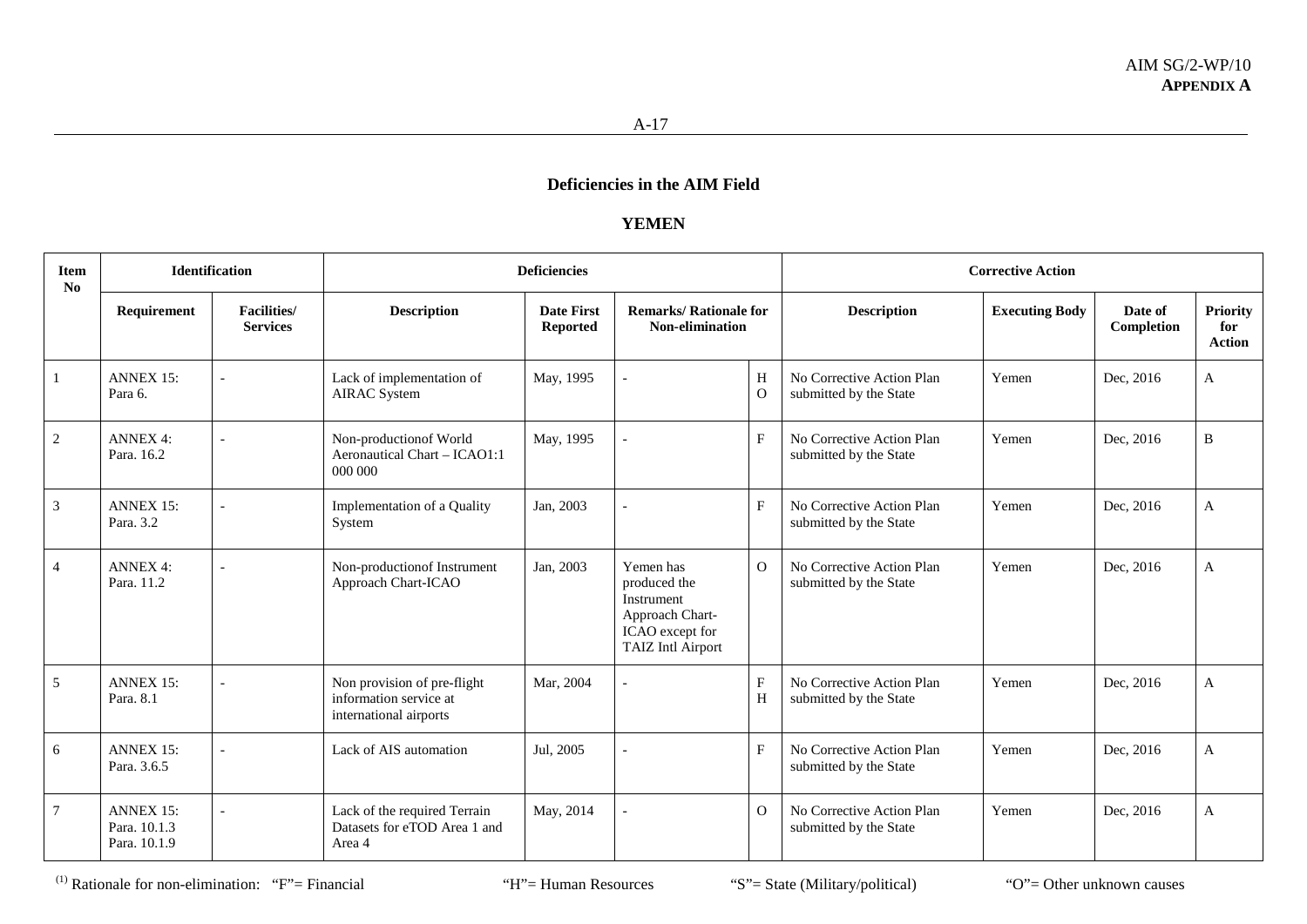| <b>Item</b><br>N <sub>0</sub> | <b>Identification</b>                     |                                       | <b>Deficiencies</b>                                                     |                                      |                                                         |          | <b>Corrective Action</b>                            |                       |                              |                           |  |
|-------------------------------|-------------------------------------------|---------------------------------------|-------------------------------------------------------------------------|--------------------------------------|---------------------------------------------------------|----------|-----------------------------------------------------|-----------------------|------------------------------|---------------------------|--|
|                               | Requirement                               | <b>Facilities/</b><br><b>Services</b> | <b>Description</b>                                                      | <b>Date First</b><br><b>Reported</b> | <b>Remarks/ Rationale for</b><br><b>Non-elimination</b> |          | <b>Description</b>                                  | <b>Executing Body</b> | Date of<br><b>Completion</b> | Priority<br>for<br>Action |  |
| 8                             | ANNEX 15:<br>Para. 10.1.3<br>Para. 10.1.9 |                                       | Lack of the required Obstacle<br>Datasets for eTOD Area 1 and<br>Area 4 | May, 2014                            |                                                         | $\Omega$ | No Corrective Action Plan<br>submitted by the State | Yemen                 | Dec, 2016                    | A                         |  |